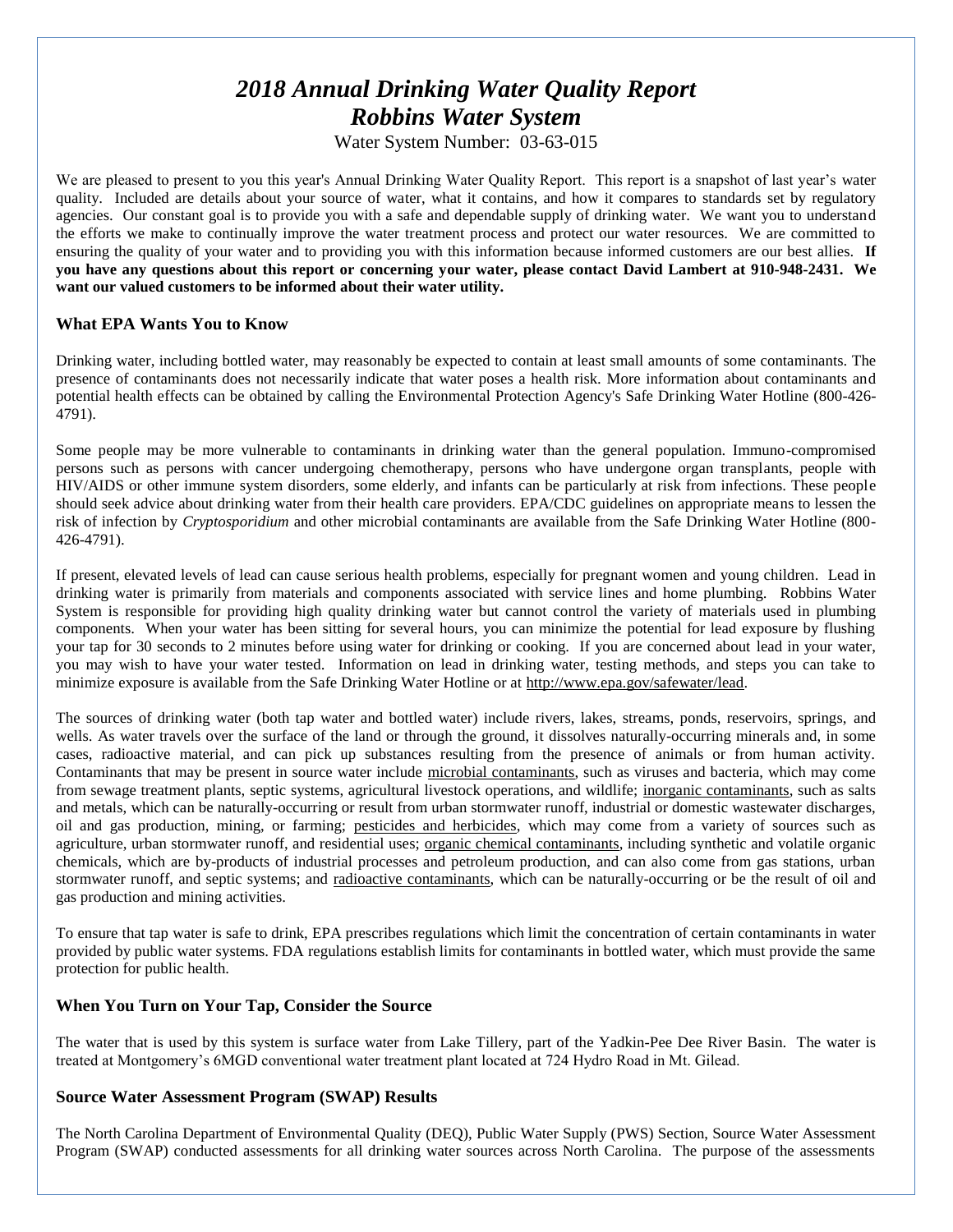was to determine the susceptibility of each drinking water source (well or surface water intake) to Potential Contaminant Sources (PCSs). The results of the assessment are available in SWAP Assessment Reports that include maps, background information and a relative susceptibility rating of Higher, Moderate or Lower.

The relative susceptibility rating of each source for Robbins Water System was determined using the SWAP Assessment Report for Montgomery County Water System by combining the contaminant rating (number and location of PCSs within the assessment area) and the inherent vulnerability rating (i.e., characteristics or existing conditions of the well or watershed and its delineated assessment area). The assessment findings are summarized in the table below:

## **Susceptibility of Sources to Potential Contaminant Sources (PCSs)**

| <b>Source Name</b> | <b>Susceptibility Rating</b> | <b>SWAP Report Date</b> |
|--------------------|------------------------------|-------------------------|
| Lake Tillery       | Moderate                     | September 2017          |

The complete SWAP Assessment report for Robbins Water System and Montgomery County Water System may be viewed on the Web at:<https://www.ncwater.org/?page=600> Note that because SWAP results and reports are periodically updated by the PWS Section, the results available on this web site may differ from the results that were available at the time this CCR was prepared. If you are unable to access your SWAP report on the web, you may mail a written request for a printed copy to: Source Water Assessment Program – Report Request, 1634 Mail Service Center, Raleigh, NC 27699-1634, or email requests to swap@ncdenr.gov. Please indicate your system name, number, and provide your name, mailing address and phone number. If you have any questions about the SWAP report, please contact the Source Water Assessment staff by phone at 919-707-9098.

It is important to understand that a susceptibility rating of "higher" does not imply poor water quality, only the system's potential to become contaminated by PCSs in the assessment area.

# **Violations that Your Water System Received for the Report Year**

No violations occurred during 2018 or during any compliance period that ended in 2018.

# **Water Quality Data Tables of Detected Contaminants**

We routinely monitor for over 150 contaminants in your drinking water according to Federal and State laws. The tables below list all the drinking water contaminants that we detected in the last round of sampling for each particular contaminant group. The presence of contaminants does not necessarily indicate that water poses a health risk. **Unless otherwise noted, the data presented in this table is from testing done January 1 through December 31, 2018.** The EPA and the State allow us to monitor for certain contaminants less than once per year because the concentrations of these contaminants are not expected to vary significantly from year to year. Some of the data, though representative of the water quality, is more than one year old.

Unregulated contaminants are those for which EPA has not established drinking water standards. The purpose of unregulated contaminant monitoring is to assist EPA in determining the occurrence of unregulated contaminants in drinking water and whether future regulations are warranted.

### **Important Drinking Water Definitions:**

*Not-Applicable (N/A)* – Information not applicable/not required for that particular water system or for that particular rule.

*Non-Detects (ND)* - Laboratory analysis indicates that the contaminant is not present at the level of detection set for the particular methodology used.

*Parts per million (ppm) or Milligrams per liter (mg/L)* - One part per million corresponds to one minute in two years or a single penny in \$10,000.

*Parts per billion (ppb) or Micrograms per liter (ug/L)* - One part per billion corresponds to one minute in 2,000 years, or a single penny in \$10,000,000.

*Nephelometric Turbidity Unit (NTU)* - Nephelometric turbidity unit is a measure of the clarity of water. Turbidity in excess of 5 NTU is just noticeable to the average person.

*Action Level (AL) -* The concentration of a contaminant which, if exceeded, triggers treatment or other requirements which a water system must follow.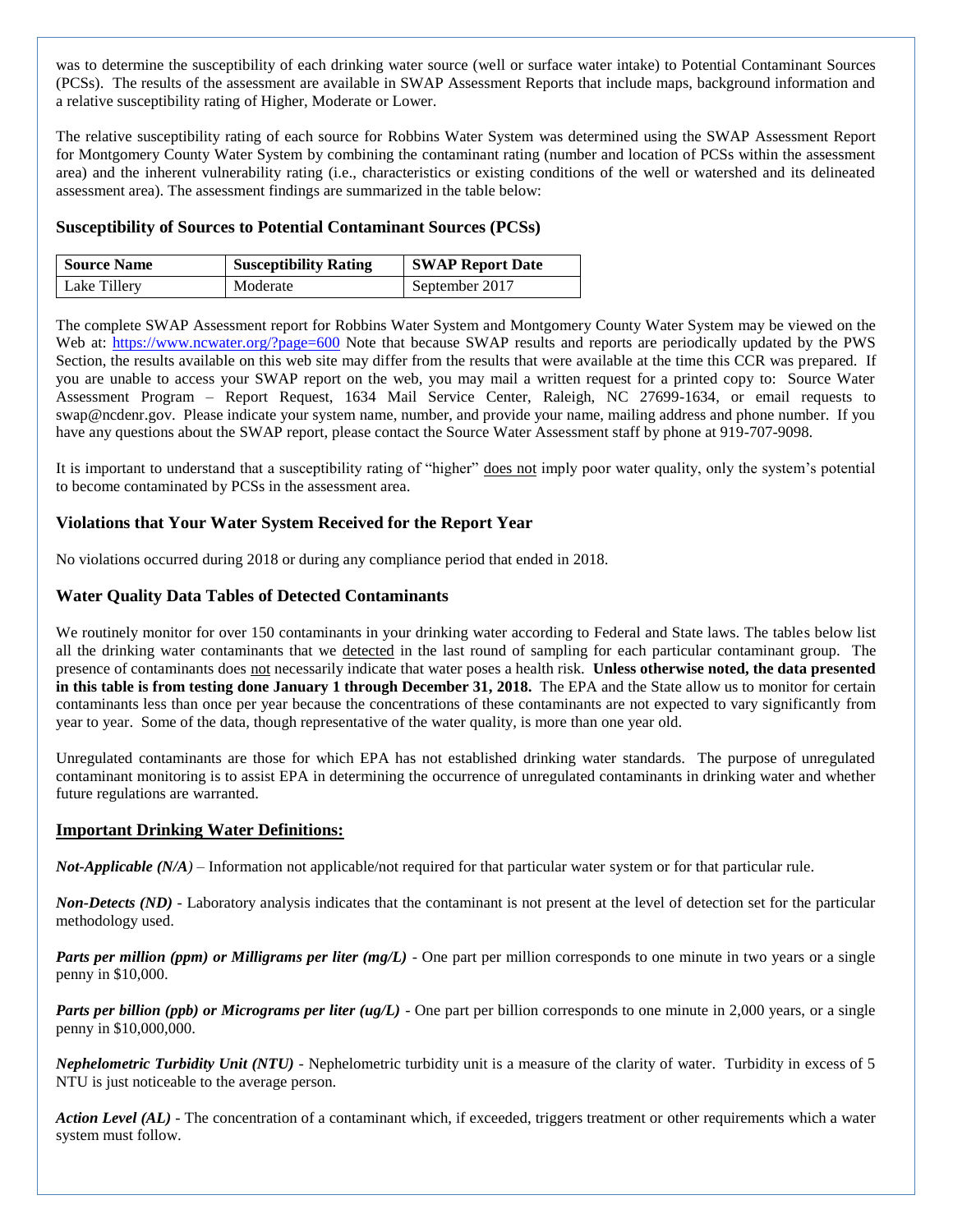*Treatment Technique (TT)* **-** A required process intended to reduce the level of a contaminant in drinking water. *Maximum Residual Disinfection Level (MRDL)* – The highest level of a disinfectant allowed in drinking water. There is convincing evidence that addition of a disinfectant is necessary for control of microbial contaminants.

*Maximum Residual Disinfection Level Goal (MRDLG)* – The level of a drinking water disinfectant below which there is no known or expected risk to health. MRDLGs do not reflect the benefits of the use of disinfectants to control microbial contaminants.

*Locational Running Annual Average (LRAA)* – The average of sample analytical results for samples taken at a particular monitoring location during the previous four calendar quarters under the Stage 2 Disinfectants and Disinfection Byproducts Rule.

*Maximum Contaminant Level (MCL)* - The highest level of a contaminant that is allowed in drinking water. MCLs are set as close to the MCLGs as feasible using the best available treatment technology.

*Maximum Contaminant Level Goal (MCLG)* - The level of a contaminant in drinking water below which there is no known or expected risk to health. MCLGs allow for a margin of safety.

# **Tables of Detected Contaminants**

#### **Turbidity (Montgomery County Water System Results)**

| Contaminant (units)                                                                       | Treatment<br>Technique<br>(TT)<br>Violation<br>Y/N | Your<br>Water | <b>MCLG</b> | Treatment Technique (TT)<br>Violation if:                          | Likely Source of<br>Contamination |
|-------------------------------------------------------------------------------------------|----------------------------------------------------|---------------|-------------|--------------------------------------------------------------------|-----------------------------------|
| Turbidity (NTU) - Highest single<br>turbidity measurement                                 | N                                                  | $0.8$ NTU     | N/A         | Turbidity $> 1$ NTU                                                |                                   |
| Turbidity (NTU) - Lowest monthly<br>percentage (%) of samples meeting<br>turbidity limits | N                                                  | 96 %          | N/A         | Less than 95% of monthly turbidity measurements<br>are $< 0.3$ NTU | Soil runoff                       |

Turbidity is a measure of the cloudiness of the water. Montgomery Water System monitor it because it is a good indicator of the effectiveness of the filtration system. The turbidity rule requires that 95% or more of the monthly samples must be less than or equal to 0.3 NTU.

#### **Inorganic Contaminants (Montgomery County Water System Results)**

| Contaminant (units) | Sample<br>Date            | MCL<br>Violation<br>Y/N | Your<br>Water | Range<br>High<br>Low | <b>MCLG</b> | MCL | Likely Source of Contamination                                                                                                  |
|---------------------|---------------------------|-------------------------|---------------|----------------------|-------------|-----|---------------------------------------------------------------------------------------------------------------------------------|
| Fluoride (ppm)      | $1/1/2018-$<br>12/31/2018 | N                       | 0.56          | <b>NA</b>            |             |     | Erosion of natural deposits; water additive which<br>promotes strong teeth; discharge from fertilizer<br>and aluminum factories |

### **Lead and Copper Contaminants (Robbins Water System Results)**

| Contaminant (units)                           | Sample Date                | Your<br>Water | Number of<br>sites found<br>above the AL | MCLG | AL         | Likely Source of Contamination                                          |
|-----------------------------------------------|----------------------------|---------------|------------------------------------------|------|------------|-------------------------------------------------------------------------|
| Copper (ppm)<br>(90 <sup>th</sup> percentile) | $7/25/2018 -$<br>8/21/2018 | 0.052         |                                          | 1.3  | $AI = 1.3$ | Corrosion of household plumbing systems;<br>erosion of natural deposits |
| Lead (ppb)<br>(90 <sup>th</sup> percentile)   | $7/25/2018-$<br>8/21/2018  | < 3.0         |                                          |      | $AI = 15$  | Corrosion of household plumbing systems;<br>erosion of natural deposits |

#### **Total Organic Carbon (TOC) (Montgomery County Water System Results)**

| Contaminant (units)                                             | <b>TT</b><br>Violation.<br>Y/N | Your Water<br>(RAA<br>Removal<br>Ratio) | Range Monthly<br><b>Removal Ratio</b><br>Low - High | MCLG | TT | Likely Source of<br>Contamination       | Compliance Method<br>(Step 1 or $ACC#$ |
|-----------------------------------------------------------------|--------------------------------|-----------------------------------------|-----------------------------------------------------|------|----|-----------------------------------------|----------------------------------------|
| <b>Total Organic Carbon</b><br>(removal ratio)<br>(TOC)-TREATED |                                | 1.28                                    | $1.06 - 1.47$                                       | N/A  | TT | Naturally present in the<br>environment | Step 1                                 |